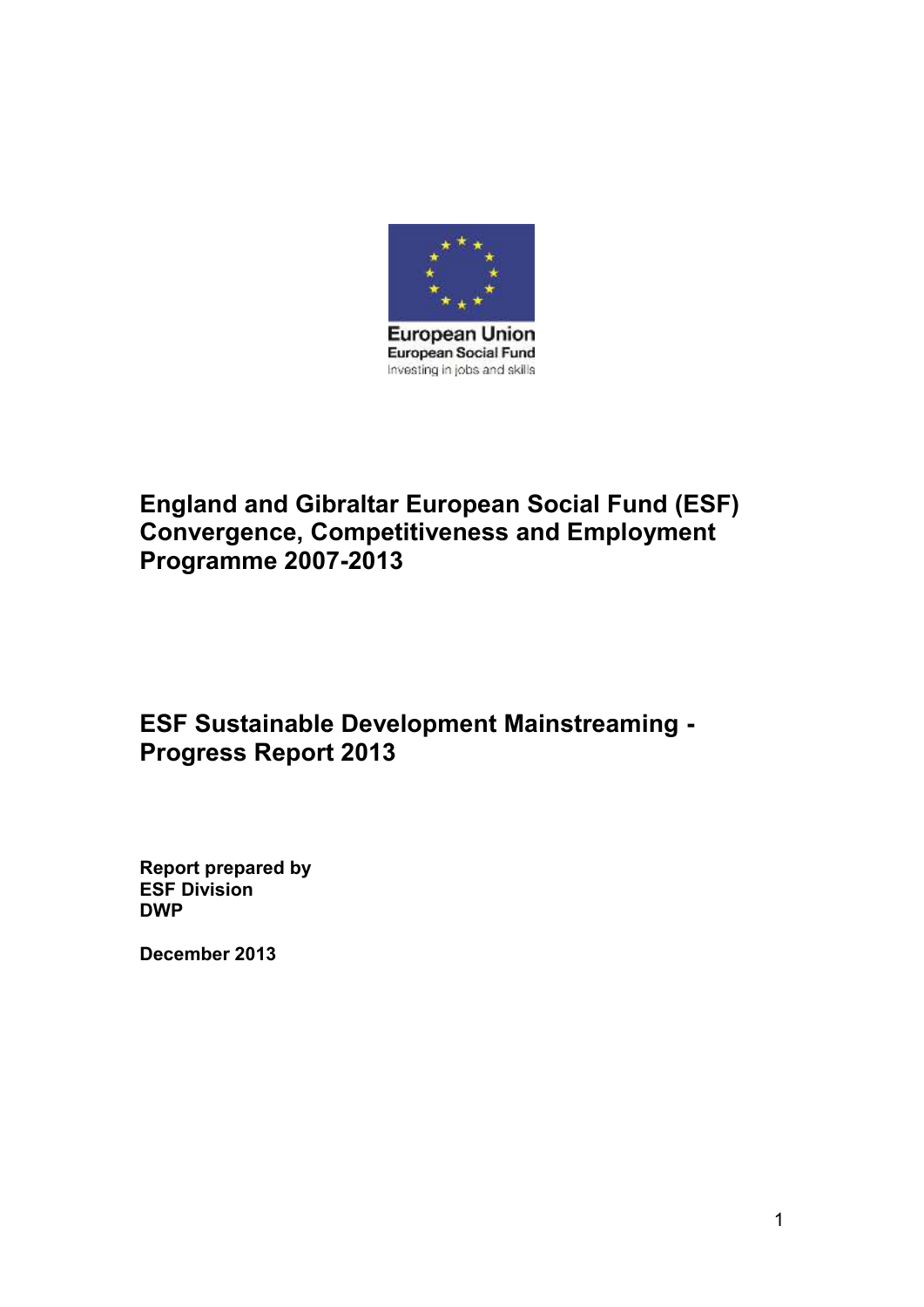# **Contents**

|                |                                                                                                                          | Page |
|----------------|--------------------------------------------------------------------------------------------------------------------------|------|
| 1 <sub>1</sub> | Aim of this report                                                                                                       | 3    |
| 2.             | Progress towards the ESF sustainable development<br>mainstreaming plan aims and objectives                               | 3    |
| 3.             | Progress in promoting ESF sustainable development policies and<br>plans (horizontal mainstreaming)                       | 6    |
| 4.             | Specialist projects / provision                                                                                          |      |
| 5.             | Examples of specialist projects / provision supported by the<br>Innovation and Transnational Mainstreaming Strand of ESF |      |
| 6.             | Conclusions                                                                                                              | 9    |
| 7 <sub>1</sub> | Recommendations                                                                                                          | 10   |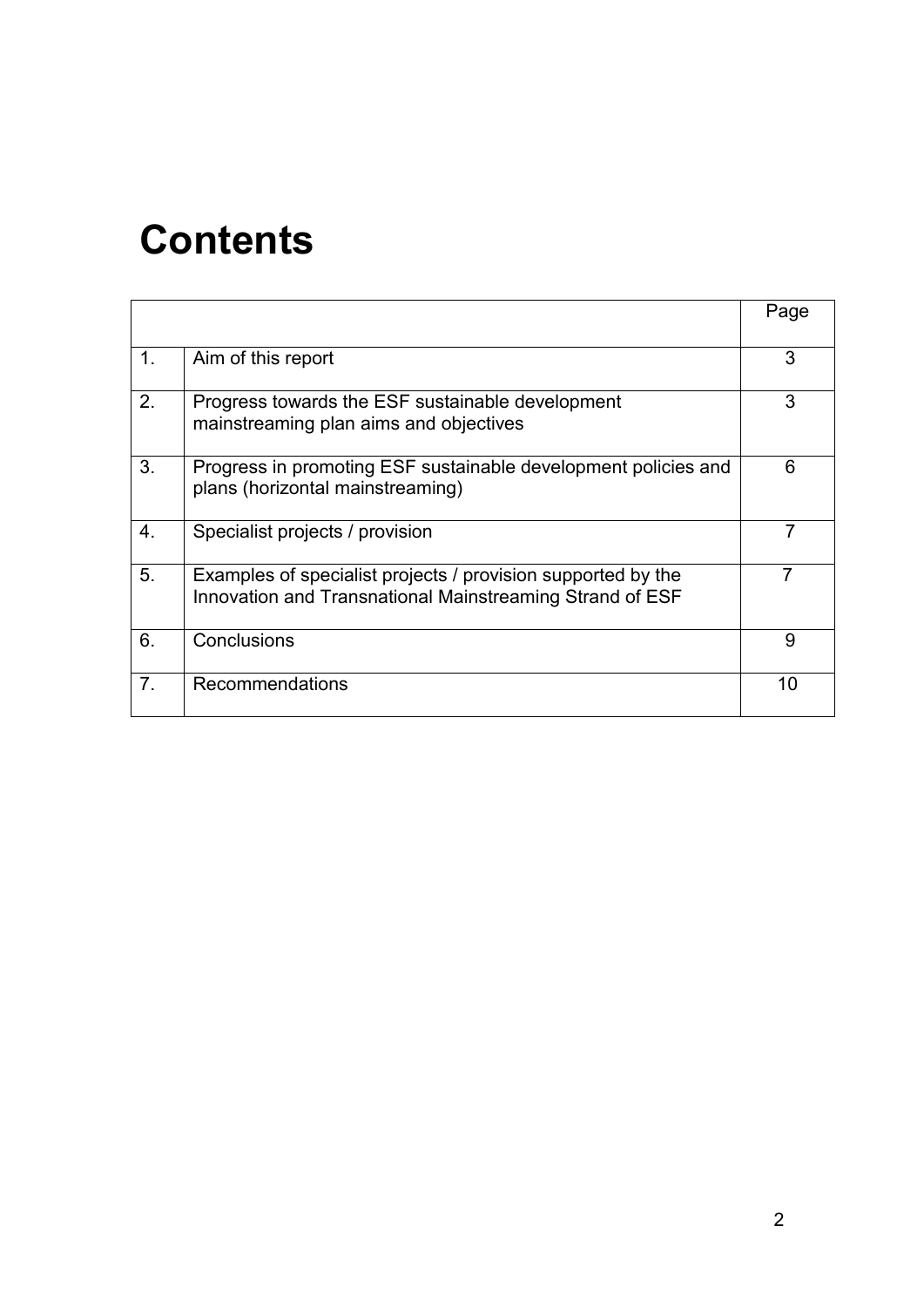# **1. Aim of this report**

This report aims to provide an update on the progress that has been made in mainstreaming sustainable development in the ESF programme since last year's report was produced (in late 2012).

This report has been agreed by the national ESF Sustainable Development sub committee and the main findings from the report will be made available to the national ESF Programme Monitoring Committee by ESF Division.

This progress report will be published on the sustainable development section of the ESF website so that all ESF stakeholders can see the progress that is being made in mainstreaming this theme.

## **2. Progress towards the ESF sustainable development mainstreaming plan aims and objectives**

This section of the mainstreaming progress report highlights progress that has been made towards the ESF sustainable development mainstreaming plan's aims and objectives for the second half of the programme. It also highlights a number of amendments to the mainstreaming plan that have been made.

**Aim 1**: To provide stand-alone guidance for new and existing CFO contract monitoring and compliance monitoring officers on assessing sustainable development policies and plans to improve guidance for ESF providers as well.

## Objectives:

- 1.1 To produce stand-alone guidance on ESF sustainable development policies and implementation plans, particularly on monitoring progress.
- 1.2 CFOs to tailor and pilot the guidance. The guidance to be reviewed in light of the pilot exercise.

#### Progress made

New draft guidance has been produced and has been included as an annex to the `lessons learned' report (see Aim 4 objective 2). Most of the second round of contracting has already happened in the ESF programme so this draft guidance will be of more interest / use to procurement and contract management officers in the new programme period.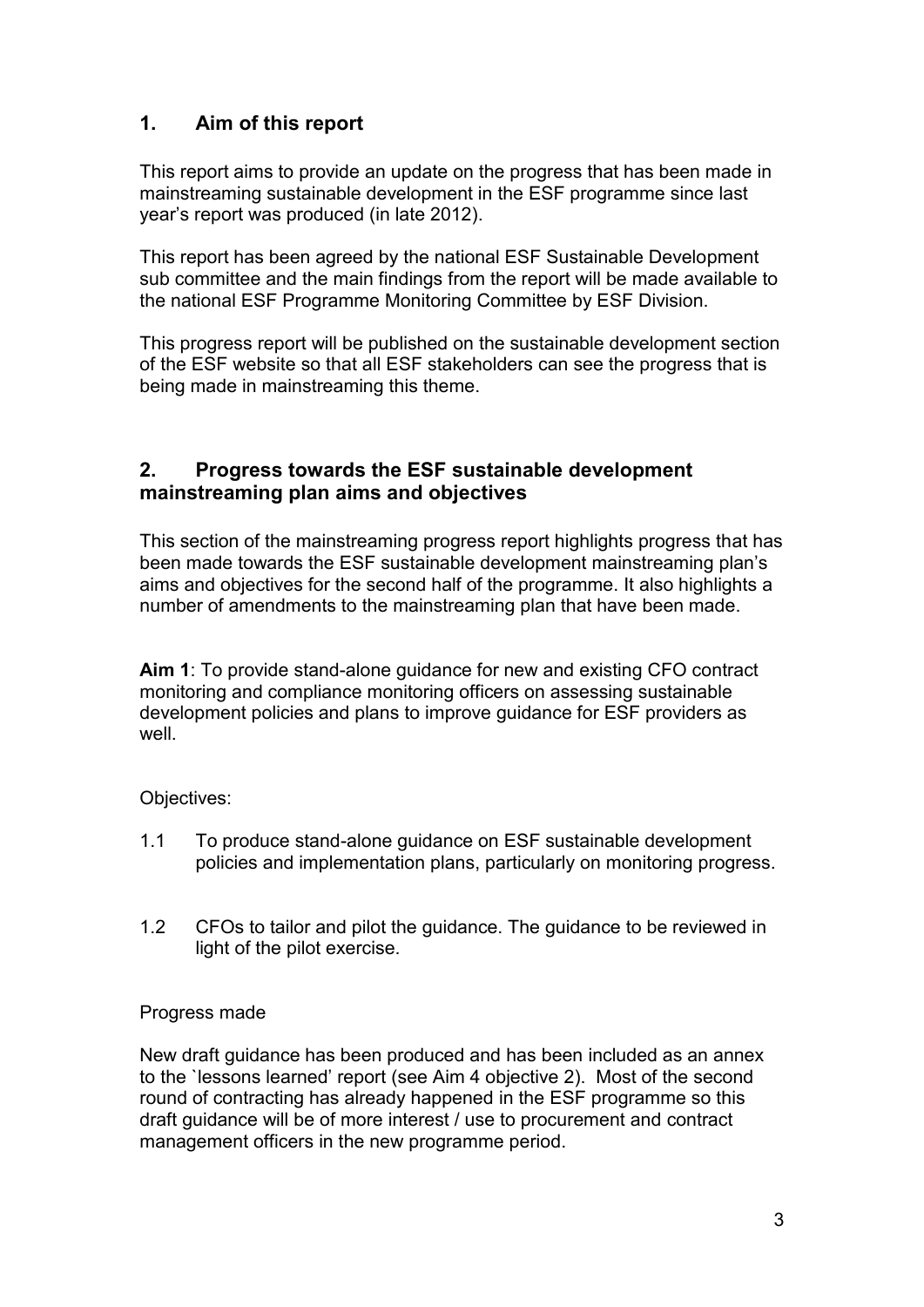#### Future Action

ESFD will consult with CFOs and others on the draft guidance and consider any issues arising.

The ESF guidance annex will be published on the ESF website in 2014 and will be shred with partners involved in preparing and delivering the new ESF programme.

The mainstreaming Plan's Action Plan has been amended to reflect this new `in-house' approach.

**Aim 2 :** To increase the `specialist' ESF provision which supports green skills and jobs or has some other environmental focus ( e.g. recycling) whilst helping disadvantaged people find work or learn basic skills.

Objectives:

- 2.1 To prepare and publish good practice guidance in delivering specialist / environmentally –focused ESF projects. The guide to draw upon examples of ESF projects, including, where possible, subcontractors who have an environmental focus and ESF Leader Awards winners.
- 2.2 To ensure that CFOs notify their providers of the guidance produced above and encourage their providers to consider the merits of working with local environmentally –focussed providers / organisations when delivering their projects.

#### Progress Made

The objectives for this aim have not been actioned because the CFOs have already contracted for the remainder of the current programme. However, this work is largely duplicated by Aim 4 objective 2 (which will inform the next programme).

#### Future Action

This work will be taken forward under Aim 4 objective 2.

**Aim 3:** To continue the high level of commitment to promoting and embedding the mainstreaming approach for the sustainable development theme in the second half of the programme.

#### Objectives:

3.1 To continue to report annually on the progress that is being made in mainstreaming sustainable development – with progress to be covered in the AIR and the annual ESF SD mainstreaming progress report.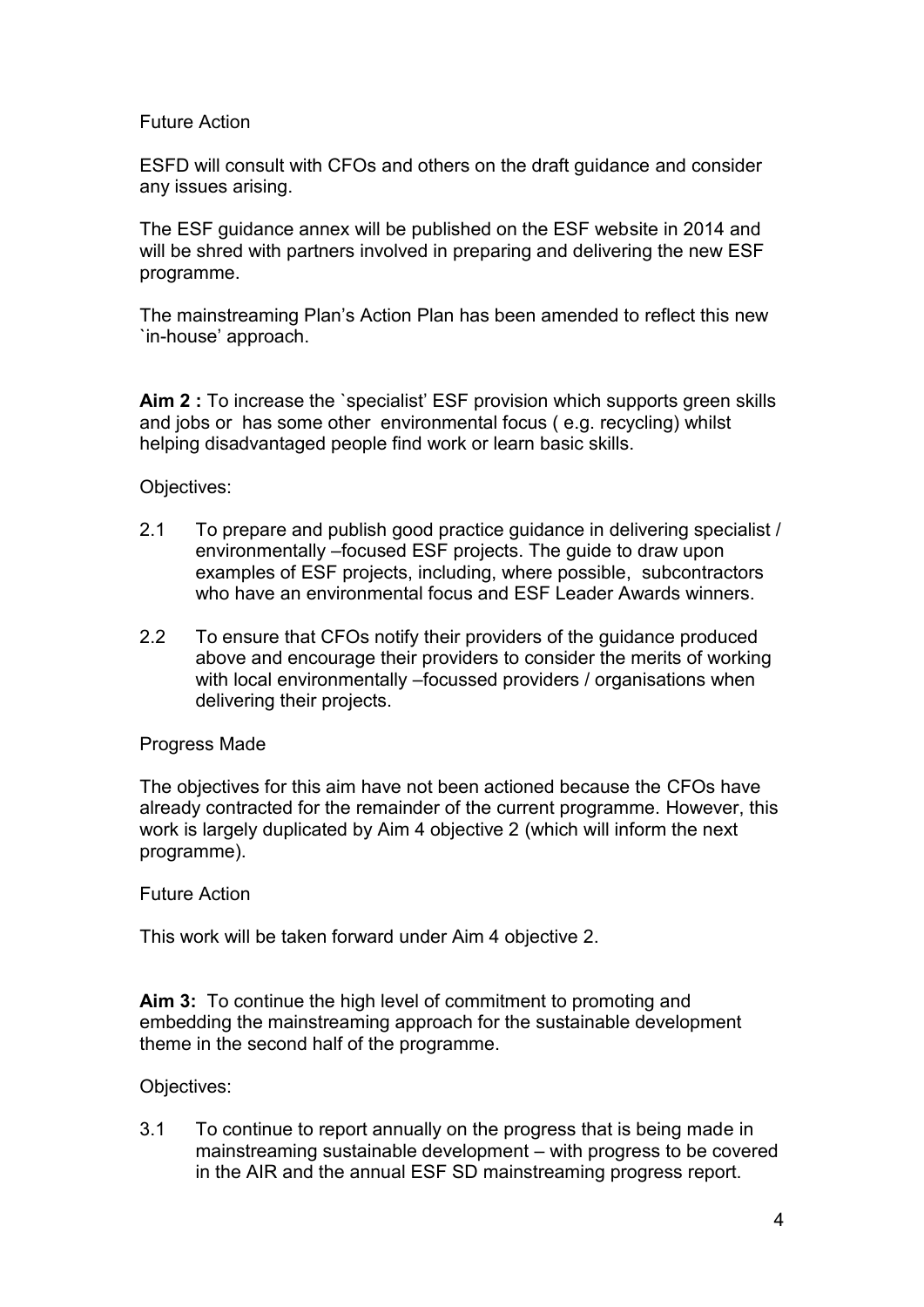The report will include indicators on policies and plans.

3.2 To identify, share and publicise good practice in mainstreaming sustainable development in ESF and to highlight specialist provision in publicity material and guidance material during the second half of the programme. Publicity material to include the ESF Leader awards to promote examples of projects delivering specialist provision.

#### Progress Made

The sustainable development sub-committee met on 9 December 2013 and the annual mainstreaming report and plan were presented to the sub committee by ESF Division.

The annual ESF sustainable development Leader awards were launched in June 2013 and two winners were identified:

- Green Futures Building Ltd (mainstreaming leader); and
- Reed in Partnership (Policy and Plan)

The awards were presented at the UK Skills Show, Birmingham N.E.C on 14 November 2013.

**Aim 4:** To identify lessons learned from mainstreaming sustainable development during 2007-2013 programme period and to ensure that these are used to inform proposals for mainstreaming sustainable development in the next ESF programme period (2014-2020).

#### Objectives:

- 4.1 The evaluation synthesis report, which is due to be prepared in 2013, to include a section reviewing the mainstreaming of sustainable development in ESF.
- 4.2 ESF to set up a working group to consider the lessons learned from mainstreaming sustainable development in the current programme and how these lessons can best be used to inform the ex-ante evaluation of the new ESF programme for 2014-2020. The working group should prepare a brief report for the national SD sub-committee.

#### Progress made

ESFD will ask the ESF Evaluation Team to ensure that ensure that sustainable development is covered in the synthesis report evaluation alongside equal opportunities and publicity cross-cutting themes.

ESFD set up a working group on 20 August which included representatives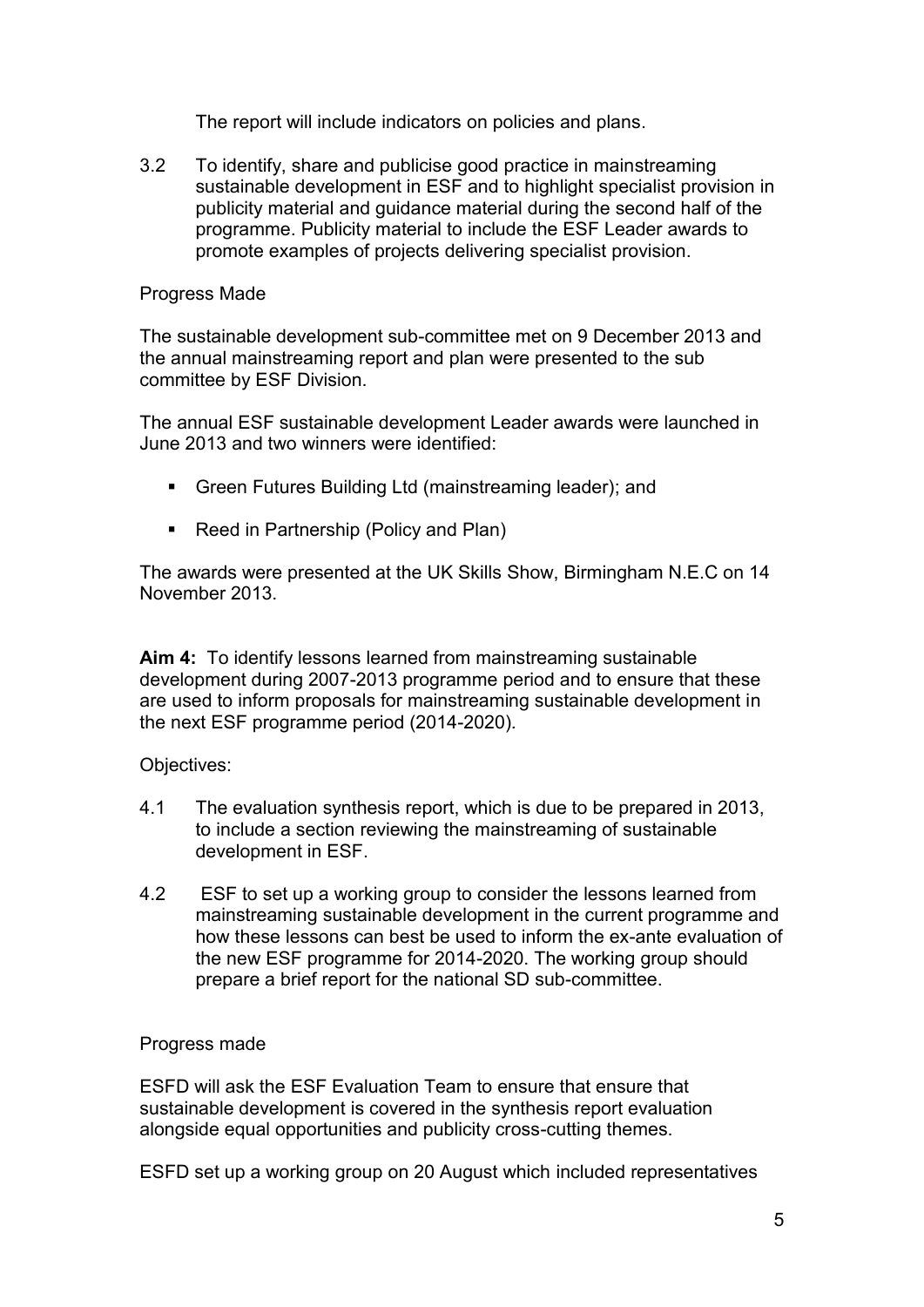from the Environment Agency, DCLG and CFOs. The draft report was presented to the sub committee by ESFD at the meeting on 9 December 2013.

# **3. Progress in promoting ESF sustainable development policies and plans (horizontal mainstreaming)**

This section of the report provides an overview of the extent to which CFO providers are making use of sustainable development policies and plans. ESF Division asked CFOs to report on the extent to which their providers were using SD policies and plans using a reporting template which was integrated into the Annual Implementation Review (AIR) reporting process. This process was initiated via an Action Note issued to CFOs.

| <b>CFO</b>                                       | Number `in<br>scope' for policy<br>and plan | Number of<br>policies and<br>plans<br>produced | <b>Comments</b>             |
|--------------------------------------------------|---------------------------------------------|------------------------------------------------|-----------------------------|
| <b>DWP</b>                                       | 8                                           | 8                                              |                             |
| <b>Skills</b><br><b>Funding</b><br><b>Agency</b> | 225                                         | 225                                            |                             |
| <b>NOMs</b>                                      | 9                                           | 9                                              |                             |
| <b>Other CFOs</b>                                | 13                                          | $\overline{\mathbf{4}}$                        | <b>EMLAC</b>                |
|                                                  | 13                                          | 12                                             | <b>Central Bedfordshire</b> |
|                                                  |                                             |                                                | <b>Council</b>              |
|                                                  | 39                                          | 34                                             | <b>London Councils</b>      |
|                                                  | N/A                                         | N/A                                            | <b>GLA</b>                  |
| <b>Total</b>                                     | 307                                         | 292                                            |                             |

## **Table: Overview of CFO responses to the reporting exercise**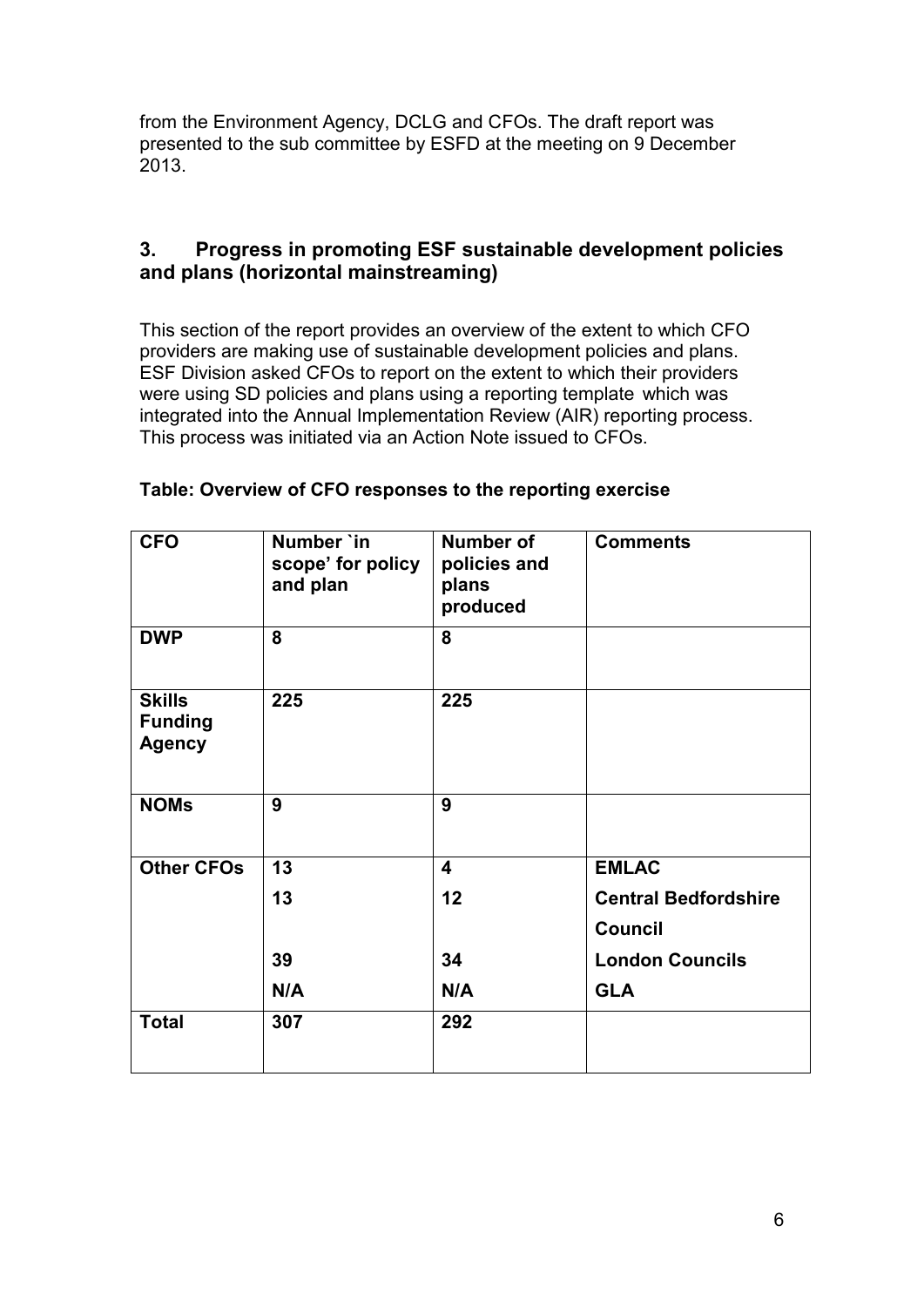## **Policies and plans – CFOs**

Table 1 shows that, for **DWP CFO,** all providers have policies and plans in place. These policies and plans are actively reviewed and contract-managed by contract monitoring officers who use ESF 8 checklists to ensure that adequate polices and plans are being used. This monitoring approach lasts the length of the contract.

Although all DWP policies and plans are in place, DWP CFO has reported that three of the providers implementation plans were felt to be `too generic' and the DWP CFO contract managers have asked these providers to update the pans to ensure that they specify what action will be delivered that relates to the ESF activity being delivered.

Table 1 above shows that the Skills Funding Agency's providers all have polices and plans. The Skills Funding Agency relationship managers are required to monitor the delivery of the ESF contract on a regular basis and new quarterly monitoring arrangements ensure that the provider's sustainable development policies are in-place and meet the minimum requirements set out in the funding requirements document. Skill Funding Agency relationship managers / teams have participated in training on Sustainable development cross-cutting themes ( earlier in the first half of the programme) and will review and work with providers in helping to develop their action plans. At the time of writing, 229 contracts have been engaged in the delivery of ESF funded activity during 2011.

Table 1 shows that all NOMS providers have policies and plans. NOMS CFO also provided the following information to update the sub-committee on the progress they are making in promoting sustainable development:

**Leicester and Rutland Probation Trust** are fully committed to the green skills agenda, all the LRPT staff receiving specific SD training and they have recently completed a tender process to specifically to deliver green employability skills. Contracts have been awarded to start in March.

**Rhubarb Farm** (an environmental Social Enterprise) to deliver various horticultural skills within an organic setting and selling produce locally. [http://83.170.122.74/rhubarb\\_farm/](http://83.170.122.74/rhubarb_farm/)

**Ethos Cycles** (an environmental Social Enterprise) that diverts bicycles from landfill. They have set up a workshop in HMP Stocken and their aim is to create jobs/self employment within Derbyshire. [http://lgn1346141657.site](http://lgn1346141657.site-fusion.co.uk/about-ethos-cycles)[fusion.co.uk/about-ethos-cycles](http://lgn1346141657.site-fusion.co.uk/about-ethos-cycles).

**Action Build** is an organisation that is partnered with a housing association to renovate empty houses using the Green Deal to make homes energy efficient and give offenders the opportunity to gain green construction skills.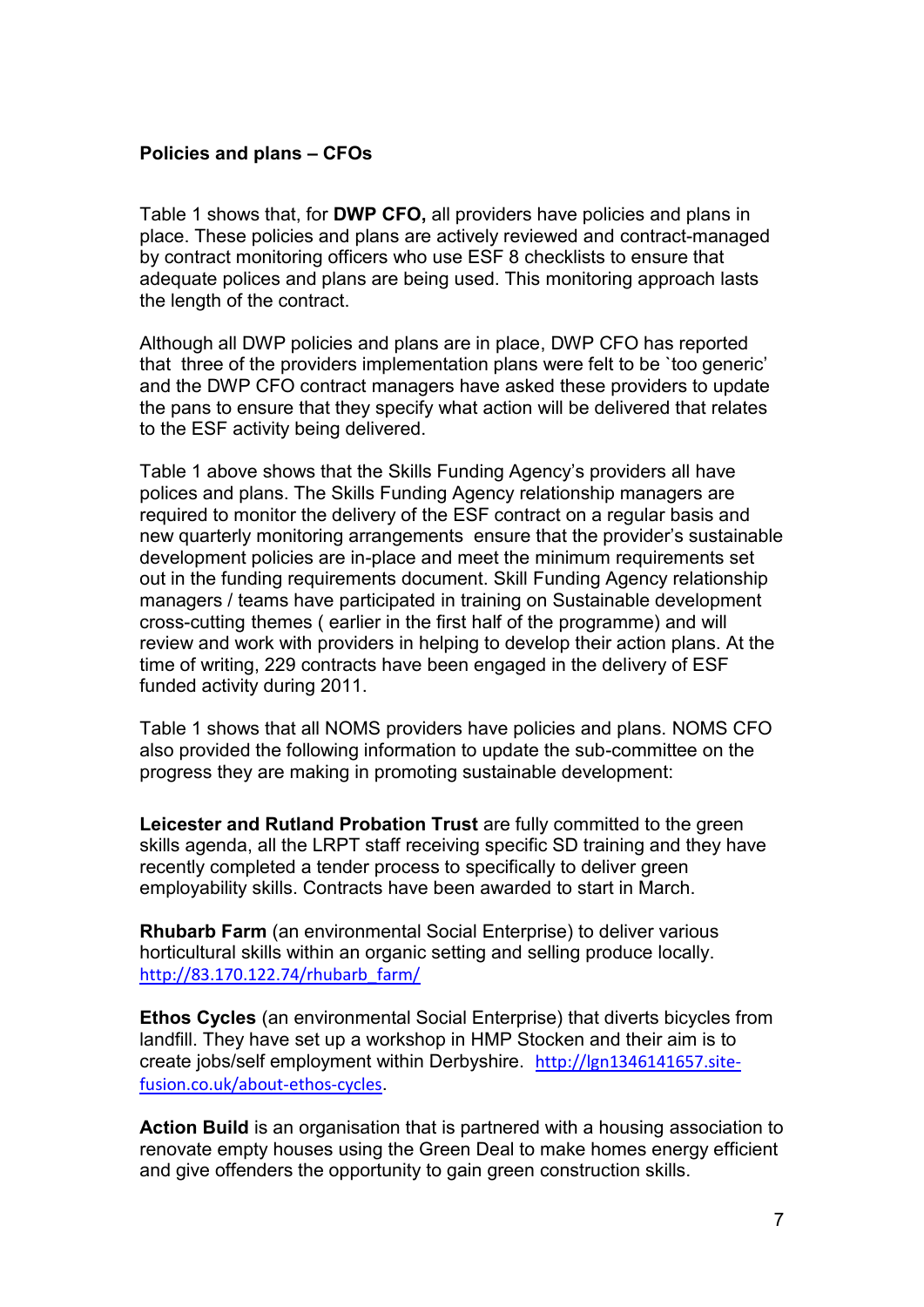**Tribal** have implemented a Sustainable Development Action Plan across their organisation and staff working within Tribal are all given a SD talk as part of their induction. They are working with a number of organisations with an SD focus such as the Restore Trust and other organisations on an ad hoc case by case basis such as training offenders to work on the railways or as a PSV driver. They are now in early conversation with "Green Futures" for placements in the centre of Bristol on a horticultural project.

**Working Links** as an organisation are working towards the Acorn accreditation. Two organisations within their supply chain are working towards achieving the "GreenMark" award. Citizen's Trust has achieved this and Talented are working towards it. They do not work with any specific organisations. They are now working with a social enterprise originally set up by Gordon Ramsay producing cakes etc for the local population. They also work with Alpha Training supplying training for offenders to work on rail projects such as working on the tubes, the London cross rail project. They are also working with organisations on the Olympic Park legacy project, converting the athlete village into housing accommodation.

**WYPT** ensure all their employed staff receive a sustainable development talk on induction. They are currently working with a social enterprise called Carlshead Care Farm near Wetherby where the main focus is on producing biofuels and local micro enterprises whilst training offenders in rural skills, such as chainsaw operations. They are also working with a market garden in Leeds and are going to produce plants and produce for sale locally and are going to supply one of the wards within Leeds with plants. They have formed a partnership with

**Merseyside Probation Trust** is a proactive provider within the Sustainable Development arena. They work closely with the Elixir group delivering training and work experience to offenders. Elixir became a category winner in the ESF leaders awards during 2012. Their employed staff all receive a sustainable development talk on induction.

**Pertemps** as an organisation has a Sustainable Development lead that promotes and monitors SD across the organisation and ensures their internal staff receive induction training. [http://www.ppdg.co.uk/about](http://www.ppdg.co.uk/about-us/environmental-policy)[us/environmental-policy](http://www.ppdg.co.uk/about-us/environmental-policy)

They have an environmental policy in place. They do not currently deliver any specific SD projects for their cohort but do during the summer work with horticultural organisations on a seasonal basis. They were working closely with Nissan for offenders to work on the Nissan Leaf project but only recently Nissan have taken the decision not to employ offenders.

**London Councils** has 39 providers in scope for sustainable development policies and plans and 35 of these are currently complying with this requirement. London Councils will be working wit the remaining 4 providers to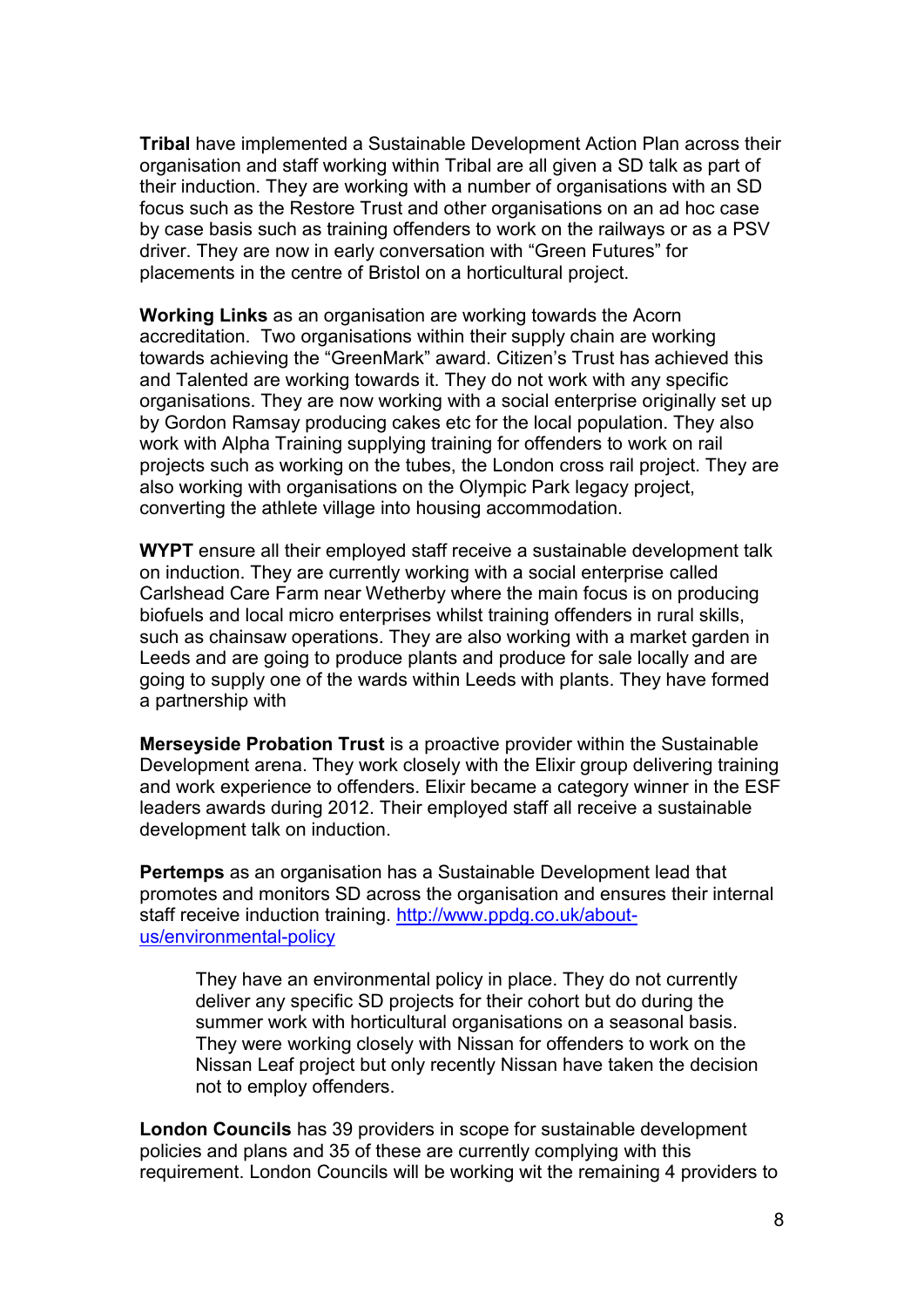ensure that they meet the minimum requirement.

**The East Midlands Local Authorities consortium** CFO has a sustainable development policy and plan which all the regional partners have signed up to – this was revised and updated in December 2011. It should be noted that regional partners have been working with their providers on ensuring that they develop their sustainability plans and policies. Key milestone objectives have been built into the contracts. It should be noted that 9 providers are still formulating their implementation plans.

**Central Bedfordshire and Bedford Borough Council** have 12 ESF providers who have been running for a year or more – and the Council has reported that all of these providers have sustainable development policies and plans. One ESF provider is in scope for a policy and plan and the Council are working with this provider to ensure that it meets minimum requirements.

# **4. Conclusions**

Good progress has been maintained in terms of promoting the use of sustainable development policies and plans across the three main CFOs in the programme that account for the bulk of ESF delivery.

Given that the contracting round for the second half of the programme has been completed, the scope for encouraging more specialist environmentally focused projects in the current programme is limited.

Taking forward the lesson learned form the current programme to the new ESF programme is now the most important aspect of mainstreaming sustainable development for the remainder of the programme period.

The lessons learned from the current programme need to be communicated to partners who are likely to be involved in the new programme. This will include staff involved in procurement and contract management as well as contract monitoring officers and, not least, provider staff themselves.

The new programme, with its range of overlapping environmental thematic objectives potentially offers a lot of scope for environmentally-focused ESF activities which could complement other EU programme activity. It important that good practice and lessons learned in terms of mainstreaming sustainable development are shared across programmes to ensure that a common approach is taken as far as possible and help reduce the burden on individual providers.

The commitment to promoting sustainable development and the visibility of the theme has been maintained. The ESF 2013 Sustainable Development Leader awards were successfully launched in June 2013 and a successful award ceremony was held at the UK Skills Event in Birmingham on 14 November 2013.